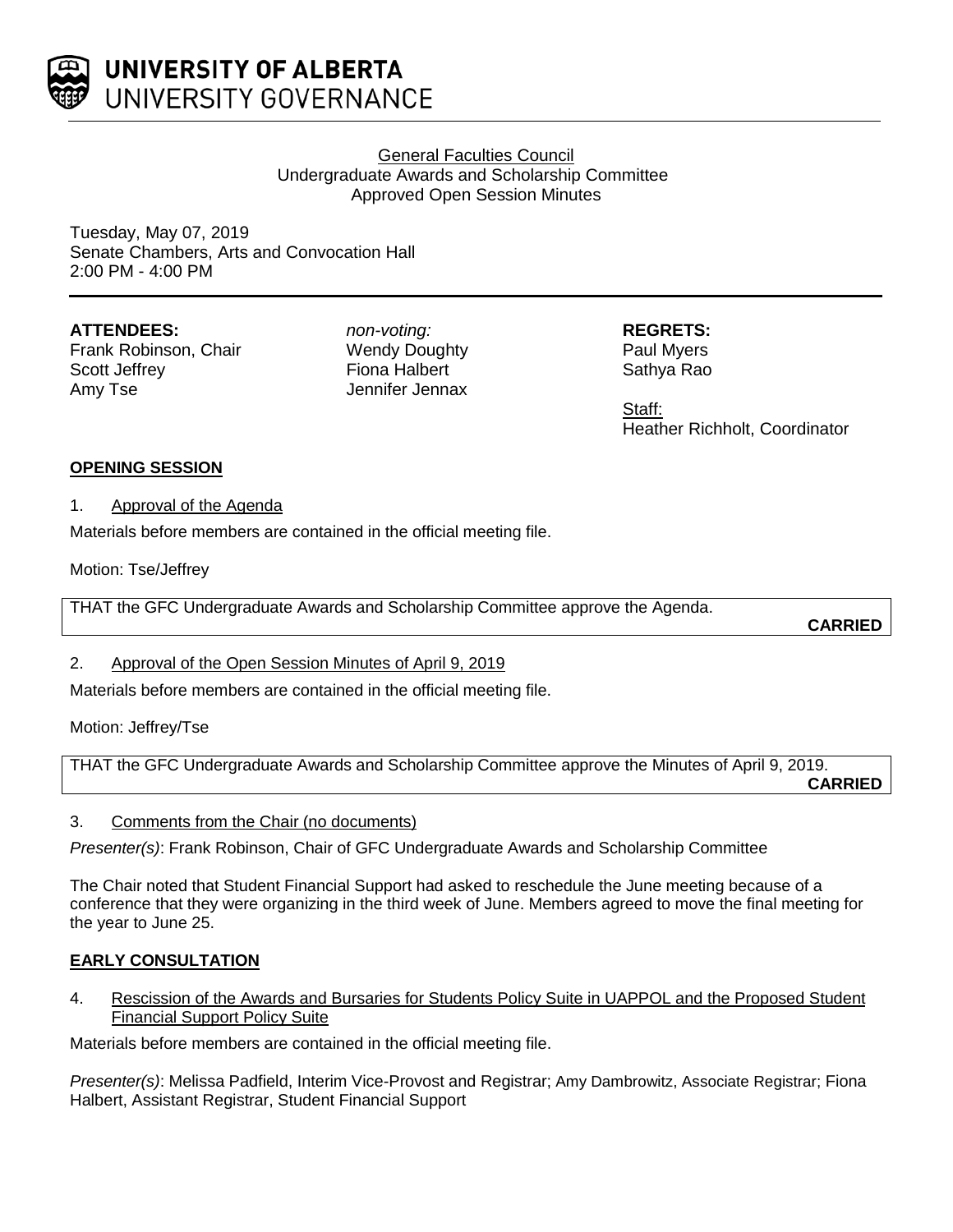*Purpose of the Proposal*: To receive GFC UASC's early input and feedback on a major rewrite of current institutional policy prior to seeking an approval path anticipated to take place the fall of 2019.

#### *Discussion*:

The Chair noted that this Policy Suite came forward to the Advisory Committee on Undergraduate Financial Support (ACUS) the previous week but, as he was unable to attend, Ms Padfield met with him and governance advisors. He noted that they discussed the change to the definition of "Award", the role of Advancement once the terms were approved, and adherence to selection criteria as defined in the approved terms. He also noted that the Council on Student Affairs (COSA) should be included in the consultation and that he would like the policy suite to come back to UASC in the fall when student members would be present.

Ms Padfield spoke about the university's strategy, as noted in the Institutional Strategic Plan, *For the Public Good*, to "ensure that qualified undergraduate and graduate students can attend the university through the provision of robust student financial support." She pointed to the proposed policy statement regarding responsibility for funding shared by the university, the student, and government. Ms Padfield noted that there was confusion around roles and authorities and this policy suite was meant to clarify the processes and authorities around student financial supports.

Dr Dambrowitz noted that the existing policy suite was outdated and required significant updates for clarity and to reflect current processes. She pointed to clarification of the academic and administrative roles as well as the separation of processes for undergraduate and graduate supports.

Ms Halbert explained the Creation of New Student Financial Support Procedure and the role of UASC.

Members expressed several comments and questions including, but not limited to: the involvement of, and communication to, donors after terms were approved; increasing endowments after approval; variance clauses or application to the courts to change terms for endowed supports; the approval of minimum values by UASC; the definition of hybrid awards and their growing popularity; the procedure to identify when selection criteria no longer supports a diverse pool of applicants; the implications to inclusivity of the use of full normal course load as a criteria; and student access to a full record of all awards and bursaries they have received over the course of their studies. In addition, members cautioned that care should be taken when recording award information on transcripts when there are sensitive criteria that could impact future study or employment opportunities.

# **ACTION ITEMS**

## 5. New Annually Funded Financial Supports for Approval

Materials before members are contained in the official meeting file.

*Presenter(s)*: Fiona Halbert, Assistant Registrar, Student Financial Support, Office of the Registrar; Shari Klassen, Specialist, Student Financial Support, Office of the Registrar

*Purpose of the Proposal*: To approve new annually funded undergraduate awards and bursaries.

#### *Discussion*:

Members discussed the use of the words "equity" and "diversity", and awards established for First Nations, Métis, and Inuit students.

Motion: Jeffrey/Tse

THAT the GFC Undergraduate Awards and Scholarship Committee approve, with delegated authority from General Faculties Council, the following new annually funded Undergraduate Awards and Bursaries, as